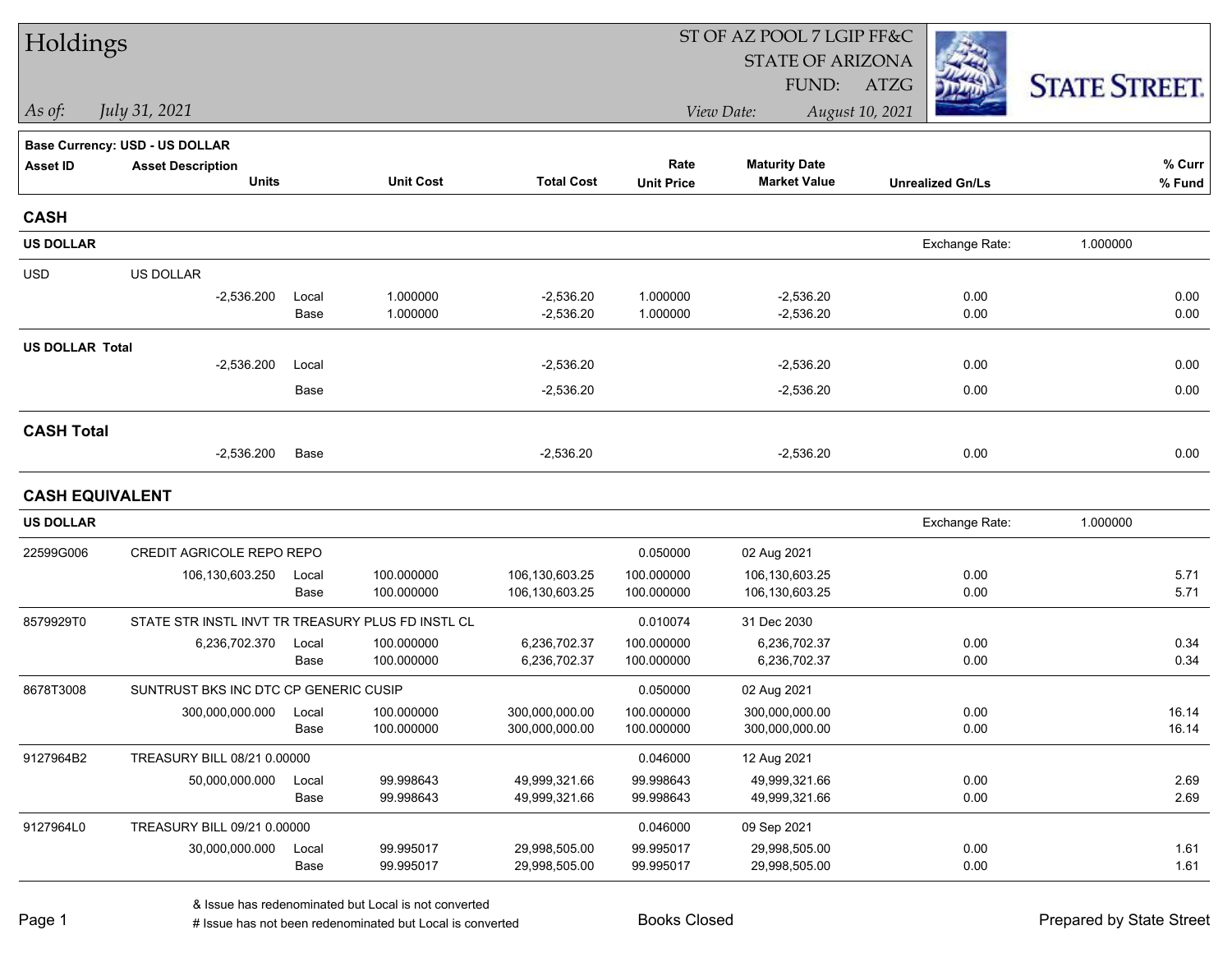| Holdings        |                                                            |       |                  |                   |                   |                         |                         |                      |
|-----------------|------------------------------------------------------------|-------|------------------|-------------------|-------------------|-------------------------|-------------------------|----------------------|
|                 |                                                            |       |                  |                   |                   | <b>STATE OF ARIZONA</b> |                         |                      |
|                 |                                                            |       |                  |                   |                   | FUND:                   | ATZG                    | <b>STATE STREET.</b> |
| As of:          | July 31, 2021                                              |       |                  |                   |                   | View Date:              | August 10, 2021         |                      |
|                 |                                                            |       |                  |                   |                   |                         |                         |                      |
| <b>Asset ID</b> | Base Currency: USD - US DOLLAR<br><b>Asset Description</b> |       |                  |                   | Rate              | <b>Maturity Date</b>    |                         | % Curr               |
|                 | <b>Units</b>                                               |       | <b>Unit Cost</b> | <b>Total Cost</b> | <b>Unit Price</b> | <b>Market Value</b>     | <b>Unrealized Gn/Ls</b> | % Fund               |
| 912796C64       | TREASURY BILL 08/21 0.00000                                |       |                  |                   | 0.046400          | 05 Aug 2021             |                         |                      |
|                 | 70,000,000.000                                             | Local | 99.999527        | 69,999,668.67     | 99.999527         | 69,999,668.67           | 0.00                    | 3.77                 |
|                 |                                                            | Base  | 99.999527        | 69,999,668.67     | 99.999527         | 69,999,668.67           | 0.00                    | 3.77                 |
| 912796D30       | TREASURY BILL 02/22 0.00000                                |       |                  |                   | 0.065000          | 24 Feb 2022             |                         |                      |
|                 | 10,000,000.000                                             | Local | 99.962625        | 9,996,262.50      | 99.962625         | 9,996,262.50            | 0.00                    | 0.54                 |
|                 |                                                            | Base  | 99.962625        | 9,996,262.50      | 99.962625         | 9,996,262.50            | 0.00                    | 0.54                 |
| 912796D48       | TREASURY BILL 08/21 0.00000                                |       |                  |                   | 0.045000          | 19 Aug 2021             |                         |                      |
|                 | 50,000,000.000                                             | Local | 99.997746        | 49,998,873.00     | 99.997746         | 49,998,873.00           | 0.00                    | 2.69                 |
|                 |                                                            | Base  | 99.997746        | 49,998,873.00     | 99.997746         | 49,998,873.00           | 0.00                    | 2.69                 |
| 912796D55       | TREASURY BILL 08/21 0.00000                                |       |                  |                   | 0.045000          | 26 Aug 2021             |                         |                      |
|                 | 30,000,000.000                                             | Local | 99.996875        | 29,999,062.50     | 99.996875         | 29,999,062.50           | 0.00                    | 1.61                 |
|                 |                                                            | Base  | 99.996875        | 29,999,062.50     | 99.996875         | 29,999,062.50           | 0.00                    | 1.61                 |
| 912796F61       | TREASURY BILL 09/21 0.00000                                |       |                  |                   | 0.045400          | 30 Sep 2021             |                         |                      |
|                 | 20,000,000.000                                             | Local | 99.992433        | 19,998,486.67     | 99.992433         | 19,998,486.67           | 0.00                    | 1.08                 |
|                 |                                                            | Base  | 99.992433        | 19,998,486.67     | 99.992433         | 19,998,486.67           | 0.00                    | 1.08                 |
| 912796G60       | TREASURY BILL 10/21 0.00000                                |       |                  |                   | 0.046000          | 21 Oct 2021             |                         |                      |
|                 | 10,000,000.000                                             | Local | 99.989650        | 9,998,965.00      | 99.989650         | 9,998,965.00            | 0.00                    | 0.54                 |
|                 |                                                            | Base  | 99.989650        | 9,998,965.00      | 99.989650         | 9,998,965.00            | 0.00                    | 0.54                 |
| 912796J83       | TREASURY BILL 08/21 0.00000                                |       |                  |                   | 0.047900          | 03 Aug 2021             |                         |                      |
|                 | 60,000,000.000                                             | Local | 99.999749        | 59,999,849.28     | 99.999749         | 59,999,849.28           | 0.00                    | 3.23                 |
|                 |                                                            | Base  | 99.999749        | 59,999,849.28     | 99.999749         | 59,999,849.28           | 0.00                    | 3.23                 |
| 912796J91       | TREASURY BILL 08/21 0.00000                                |       |                  |                   | 0.015000          | 10 Aug 2021             |                         |                      |
|                 | 10,000,000.000                                             | Local | 99.999625        | 9,999,962.50      | 99.999625         | 9,999,962.50            | 0.00                    | 0.54                 |
|                 |                                                            | Base  | 99.999625        | 9,999,962.50      | 99.999625         | 9,999,962.50            | 0.00                    | 0.54                 |
| 912796K24       | TREASURY BILL 08/21 0.00000                                |       |                  |                   | 0.045000          | 17 Aug 2021             |                         |                      |
|                 | 30,000,000.000                                             | Local | 99.998000        | 29,999,400.00     | 99.998000         | 29,999,400.00           | 0.00                    | 1.61                 |
|                 |                                                            | Base  | 99.998000        | 29,999,400.00     | 99.998000         | 29,999,400.00           | 0.00                    | 1.61                 |
| 912796K40       | TREASURY BILL 08/21 0.00000                                |       |                  |                   | 0.047000          | 31 Aug 2021             |                         |                      |
|                 | 50,000,000.000                                             | Local | 99.996058        | 49,998,029.17     | 99.996058         | 49,998,029.17           | 0.00                    | 2.69                 |
|                 |                                                            | Base  | 99.996058        | 49,998,029.17     | 99.996058         | 49,998,029.17           | 0.00                    | 2.69                 |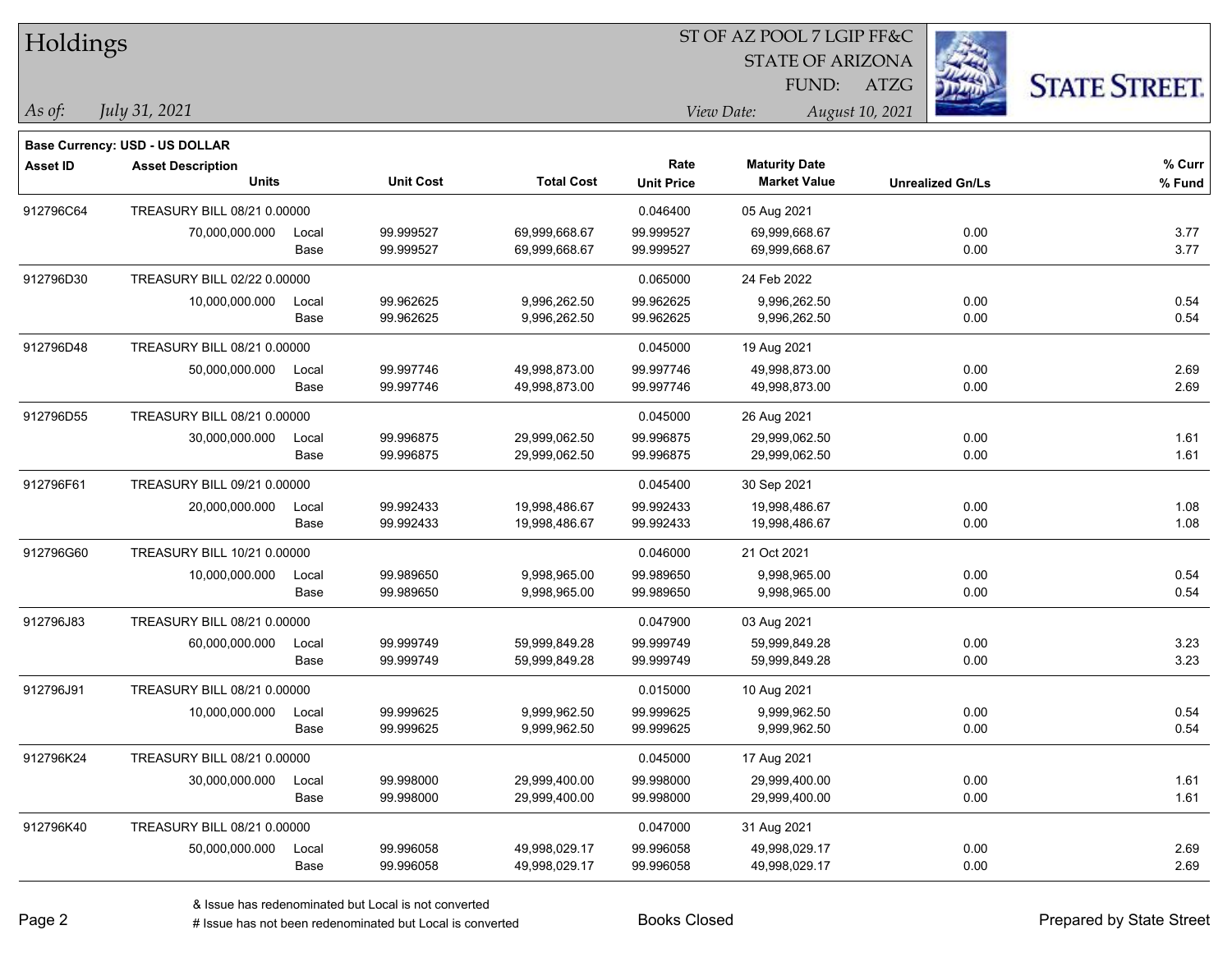| Holdings        |                                                |       |                  |                   |                           | ST OF AZ POOL 7 LGIP FF&C                   |                         |                      |
|-----------------|------------------------------------------------|-------|------------------|-------------------|---------------------------|---------------------------------------------|-------------------------|----------------------|
|                 |                                                |       |                  |                   |                           | <b>STATE OF ARIZONA</b>                     |                         |                      |
|                 |                                                |       |                  |                   |                           | FUND:                                       | ATZG                    | <b>STATE STREET.</b> |
| As of:          | July 31, 2021                                  |       |                  |                   |                           | View Date:                                  | August 10, 2021         |                      |
|                 |                                                |       |                  |                   |                           |                                             |                         |                      |
|                 | Base Currency: USD - US DOLLAR                 |       |                  |                   |                           |                                             |                         | $%$ Curr             |
| <b>Asset ID</b> | <b>Asset Description</b><br><b>Units</b>       |       | <b>Unit Cost</b> | <b>Total Cost</b> | Rate<br><b>Unit Price</b> | <b>Maturity Date</b><br><b>Market Value</b> | <b>Unrealized Gn/Ls</b> | % Fund               |
| 926NKW009       | AMHERST PIERPONT 04/15 VAR                     |       |                  |                   | 0.050000                  | 02 Aug 2021                                 |                         |                      |
|                 | 40,000,000.000                                 | Local | 100.000000       | 40,000,000.00     | 100.000000                | 40,000,000.00                               | 0.00                    | 2.15                 |
|                 |                                                | Base  | 100.000000       | 40,000,000.00     | 100.000000                | 40,000,000.00                               | 0.00                    | 2.15                 |
| 926NKW009       | AMHERST PIERPONT 04/15 VAR                     |       |                  |                   | 0.050000                  | 09 Aug 2021                                 |                         |                      |
|                 | 40,000,000.000                                 | Local | 100.000000       | 40,000,000.00     | 100.000000                | 40,000,000.00                               | 0.00                    | 2.15                 |
|                 |                                                | Base  | 100.000000       | 40,000,000.00     | 100.000000                | 40,000,000.00                               | 0.00                    | 2.15                 |
| 926NKW009       | AMHERST PIERPONT 04/15 VAR                     |       |                  |                   | 0.045000                  | 13 Aug 2021                                 |                         |                      |
|                 | 50,000,000.000                                 | Local | 100.000000       | 50,000,000.00     | 100.000000                | 50,000,000.00                               | 0.00                    | 2.69                 |
|                 |                                                | Base  | 100.000000       | 50,000,000.00     | 100.000000                | 50,000,000.00                               | 0.00                    | 2.69                 |
| 935MUR901       | <b>WESTERN ALLIANCE BANK</b>                   |       |                  |                   | 0.250000                  | 31 Mar 2022                                 |                         |                      |
|                 | 5,001,869.090                                  | Local | 100.000000       | 5,001,869.09      | 100.000000                | 5,001,869.09                                | 0.00                    | 0.27                 |
|                 |                                                | Base  | 100.000000       | 5,001,869.09      | 100.000000                | 5,001,869.09                                | 0.00                    | 0.27                 |
| 942PVK008       | WAM AZ 1 WAM AZR 1                             |       |                  |                   | 0.250000                  | 14 Apr 2022                                 |                         |                      |
|                 | 5,000,000.000                                  | Local | 100.000000       | 5,000,000.00      | 100.000000                | 5,000,000.00                                | 0.00                    | 0.27                 |
|                 |                                                | Base  | 100.000000       | 5,000,000.00      | 100.000000                | 5,000,000.00                                | 0.00                    | 0.27                 |
| 942PVKII0       | WAM AZ 2 WAM AZR 2                             |       |                  |                   | 0.250000                  | 21 Apr 2022                                 |                         |                      |
|                 | 5,000,000.000                                  | Local | 100.000000       | 5,000,000.00      | 100.000000                | 5,000,000.00                                | 0.00                    | 0.27                 |
|                 |                                                | Base  | 100.000000       | 5,000,000.00      | 100.000000                | 5,000,000.00                                | 0.00                    | 0.27                 |
| 942PVL006       | WAM AZ 4 WAM AZR 4                             |       |                  |                   | 0.200000                  | 01 Aug 2021                                 |                         |                      |
|                 | 38,008,744.690                                 | Local | 100.000000       | 38,008,744.69     | 100.000000                | 38,008,744.69                               | 0.00                    | 2.05                 |
|                 |                                                | Base  | 100.000000       | 38,008,744.69     | 100.000000                | 38,008,744.69                               | 0.00                    | 2.05                 |
| 957638109       | WESTERN ALLIANCE BANCORP COMMON STOCK USD.0001 |       |                  |                   | 0.250000                  | 16 Dec 2021                                 |                         |                      |
|                 | 5,000,000.000                                  | Local | 100.000000       | 5,000,000.00      | 100.000000                | 5,000,000.00                                | 0.00                    | 0.27                 |
|                 |                                                | Base  | 100.000000       | 5,000,000.00      | 100.000000                | 5,000,000.00                                | 0.00                    | 0.27                 |
| 95763A914       | WESTERN ALLIANCE BANCORP PP                    |       |                  |                   | 0.250000                  | 23 Jun 2022                                 |                         |                      |
|                 | 5,004,983.720                                  | Local | 100.000000       | 5,004,983.72      | 100.000000                | 5,004,983.72                                | 0.00                    | 0.27                 |
|                 |                                                | Base  | 100.000000       | 5,004,983.72      | 100.000000                | 5,004,983.72                                | 0.00                    | 0.27                 |
| 979RFJ001       | ALLIANCE BANK OF ARIZONA MONEY                 |       |                  |                   | 1.260000                  | 01 Aug 2021                                 |                         |                      |
|                 | 3,084.320                                      | Local | 100.000000       | 3,084.32          | 100.000000                | 3,084.32                                    | 0.00                    | 0.00                 |
|                 |                                                | Base  | 100.000000       | 3,084.32          | 100.000000                | 3,084.32                                    | 0.00                    | 0.00                 |

ST OF AZ POOL 7 LGIP FF&C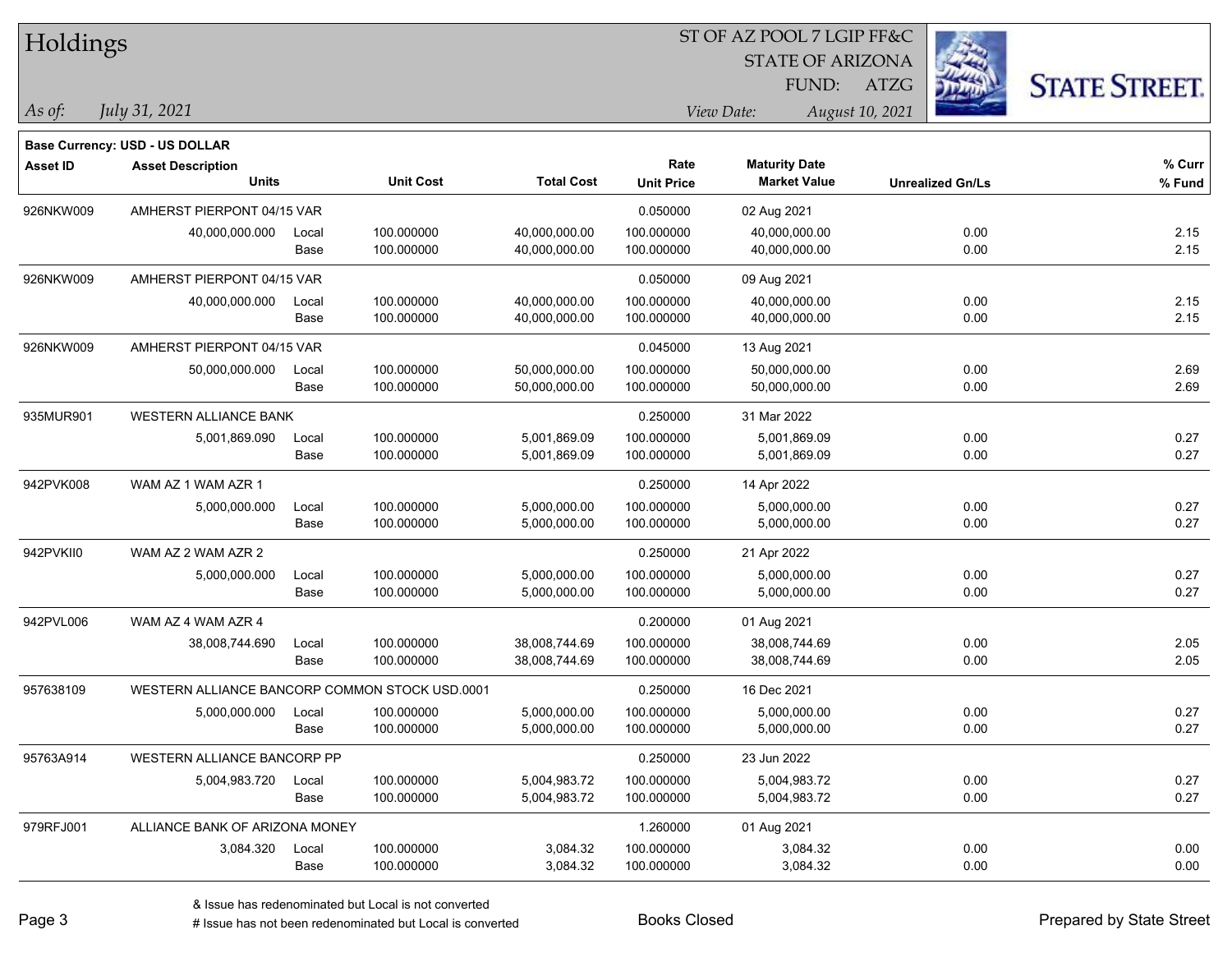| Holdings               |                                      |       |                  |                   |                   | ST OF AZ POOL 7 LGIP FF&C |                         |                      |  |
|------------------------|--------------------------------------|-------|------------------|-------------------|-------------------|---------------------------|-------------------------|----------------------|--|
|                        |                                      |       |                  |                   |                   | <b>STATE OF ARIZONA</b>   |                         |                      |  |
|                        |                                      |       |                  |                   |                   | FUND: ATZG                |                         | <b>STATE STREET.</b> |  |
| $\vert$ As of:         | July 31, 2021                        |       |                  |                   |                   | View Date:                | August 10, 2021         |                      |  |
|                        | Base Currency: USD - US DOLLAR       |       |                  |                   |                   |                           |                         |                      |  |
| <b>Asset ID</b>        | <b>Asset Description</b>             |       |                  |                   | Rate              | <b>Maturity Date</b>      |                         | $%$ Curr             |  |
|                        | Units                                |       | <b>Unit Cost</b> | <b>Total Cost</b> | <b>Unit Price</b> | <b>Market Value</b>       | <b>Unrealized Gn/Ls</b> | % Fund               |  |
| 993YHF905              | WAM CORE PLS SSBT SEC ID IGTF2380002 |       |                  |                   | 0.250000          | 07 Apr 2022               |                         |                      |  |
|                        | 10,000,000.000                       | Local | 100.000000       | 10,000,000.00     | 100.000000        | 10,000,000.00             | 0.00                    | 0.54                 |  |
|                        |                                      | Base  | 100.000000       | 10,000,000.00     | 100.000000        | 10,000,000.00             | 0.00                    | 0.54                 |  |
| <b>US DOLLAR Total</b> |                                      |       |                  |                   |                   |                           |                         |                      |  |
|                        | 1,035,385,987.440                    | Local |                  | 1,035,372,373.39  |                   | 1,035,372,373.39          | 0.00                    | 55.71                |  |
|                        |                                      | Base  |                  | 1,035,372,373.39  |                   | 1,035,372,373.39          | 0.00                    | 55.71                |  |
|                        | <b>CASH EQUIVALENT Total</b>         |       |                  |                   |                   |                           |                         |                      |  |
|                        | 1,035,385,987.440                    | Base  |                  | 1,035,372,373.39  |                   | 1,035,372,373.39          | 0.00                    | 55.71                |  |
| <b>FIXED INCOME</b>    |                                      |       |                  |                   |                   |                           |                         |                      |  |
| <b>US DOLLAR</b>       |                                      |       |                  |                   |                   |                           | Exchange Rate:          | 1.000000             |  |
| 9127964L0              | TREASURY BILL 09/21 0.00000          |       |                  |                   |                   | 09 Sep 2021               |                         |                      |  |
|                        | 20,000,000.000                       | Local | 99.997237        | 19,999,447.49     | 99.995514         | 19,999,102.80             | $-344.69$               | 1.08                 |  |
|                        |                                      | Base  | 99.997237        | 19,999,447.49     | 99.995514         | 19,999,102.80             | $-344.69$               | 1.08                 |  |
| 9127964W6              | TREASURY BILL 11/21 0.00000          |       |                  |                   | 0.010000          | 04 Nov 2021               |                         |                      |  |
|                        | 20,000,000.000                       | Local | 99.982798        | 19,996,559.58     | 99.985965         | 19,997,193.00             | 633.42                  | 1.08                 |  |
|                        |                                      | Base  | 99.982798        | 19,996,559.58     | 99.985965         | 19,997,193.00             | 633.42                  | 1.08                 |  |
| 9127965G0              | TREASURY BILL 12/21 0.00000          |       |                  |                   | 0.010000          | 02 Dec 2021               |                         |                      |  |
|                        | 20,000,000.000                       | Local | 99.974409        | 19,994,881.84     | 99.983903         | 19,996,780.60             | 1,898.76                | 1.08                 |  |
|                        |                                      | Base  | 99.974409        | 19,994,881.84     | 99.983903         | 19,996,780.60             | 1,898.76                | 1.08                 |  |
| 912796A90              | TREASURY BILL 12/21 0.00000          |       |                  |                   | 0.010000          | 30 Dec 2021               |                         |                      |  |
|                        | 13,000,000.000                       | Local | 99.954748        | 12,994,117.30     | 99.978125         | 12,997,156.25             | 3,038.95                | 0.70                 |  |
|                        |                                      | Base  | 99.954748        | 12,994,117.30     | 99.978125         | 12,997,156.25             | 3,038.95                | 0.70                 |  |
| 912796C31              | TREASURY BILL 01/22 0.00000          |       |                  |                   | 0.010000          | 27 Jan 2022               |                         |                      |  |
|                        | 10,000,000.000                       | Local | 99.951521        | 9,995,152.10      | 99.972806         | 9,997,280.60              | 2,128.50                | 0.54                 |  |
|                        |                                      | Base  | 99.951521        | 9,995,152.10      | 99.972806         | 9,997,280.60              | 2,128.50                | 0.54                 |  |
| 912796D63              | TREASURY BILL 09/21 0.00000          |       |                  |                   |                   | 02 Sep 2021               |                         |                      |  |
|                        | 20,000,000.000                       | Local | 99.998471        | 19,999,694.21     | 99.996340         | 19,999,268.00             | $-426.21$               | 1.08                 |  |
|                        |                                      | Base  | 99.998471        | 19,999,694.21     | 99.996340         | 19,999,268.00             | $-426.21$               | 1.08                 |  |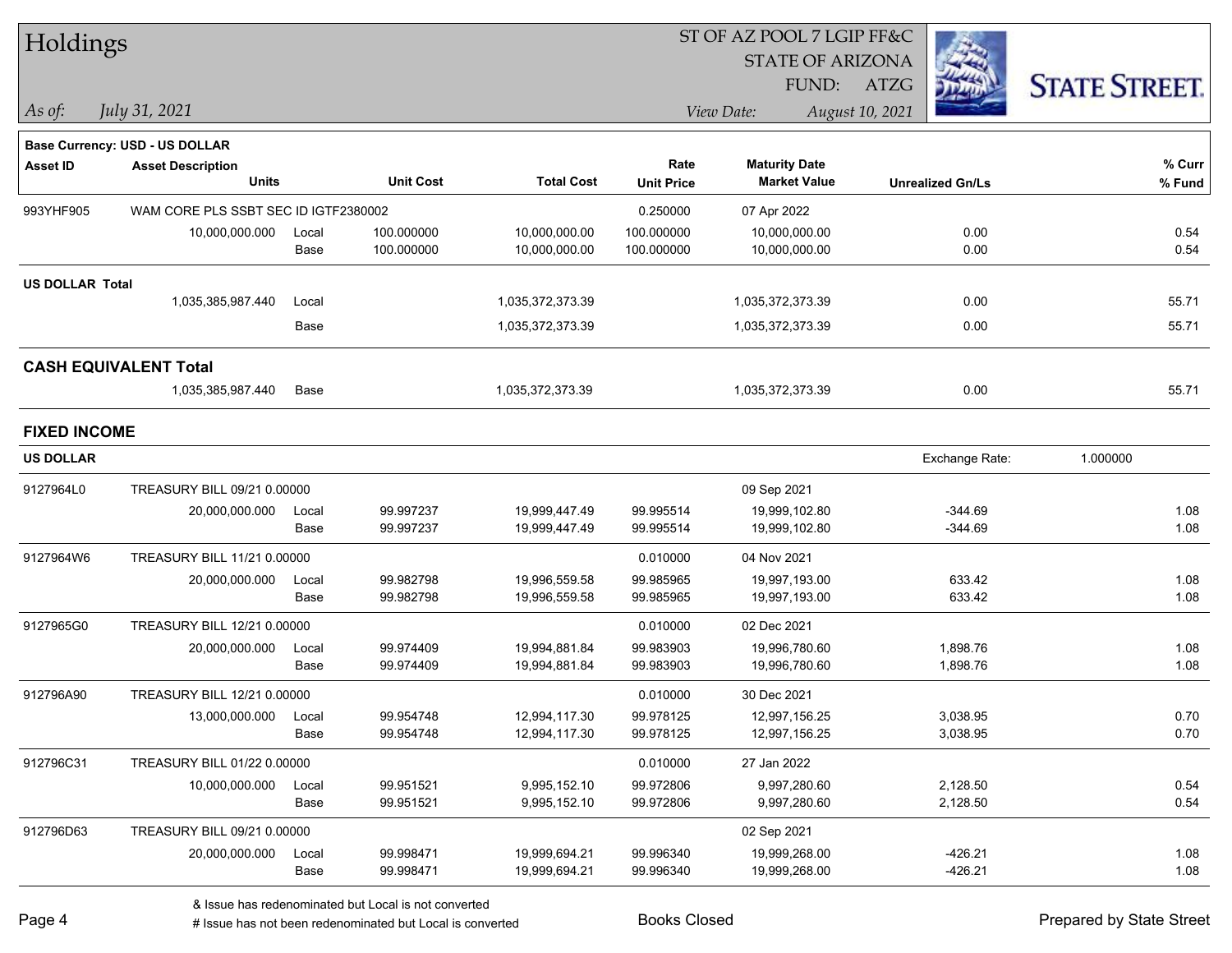| Holdings        |                                |       |                  |                   |                   |                         |                 |                         |                      |
|-----------------|--------------------------------|-------|------------------|-------------------|-------------------|-------------------------|-----------------|-------------------------|----------------------|
|                 |                                |       |                  |                   |                   | <b>STATE OF ARIZONA</b> |                 |                         |                      |
|                 |                                |       |                  |                   |                   | FUND:                   | <b>ATZG</b>     |                         | <b>STATE STREET.</b> |
| As of:          | July 31, 2021                  |       |                  |                   |                   | View Date:              | August 10, 2021 |                         |                      |
|                 | Base Currency: USD - US DOLLAR |       |                  |                   |                   |                         |                 |                         |                      |
| <b>Asset ID</b> | <b>Asset Description</b>       |       |                  |                   | Rate              | <b>Maturity Date</b>    |                 |                         | % Curr               |
|                 | <b>Units</b>                   |       | <b>Unit Cost</b> | <b>Total Cost</b> | <b>Unit Price</b> | <b>Market Value</b>     |                 | <b>Unrealized Gn/Ls</b> | % Fund               |
| 912796F38       | TREASURY BILL 03/22 0.00000    |       |                  |                   | 0.010000          | 24 Mar 2022             |                 |                         |                      |
|                 | 10,000,000.000                 | Local | 99.952673        | 9,995,267.33      | 99.970750         | 9,997,075.00            |                 | 1,807.67                | 0.54                 |
|                 |                                | Base  | 99.952673        | 9,995,267.33      | 99.970750         | 9,997,075.00            |                 | 1,807.67                | 0.54                 |
| 912796F46       | TREASURY BILL 09/21 0.00000    |       |                  |                   | 0.010000          | 16 Sep 2021             |                 |                         |                      |
|                 | 30,000,000.000                 | Local | 99.996712        | 29,999,013.58     | 99.995000         | 29,998,500.00           |                 | $-513.58$               | 1.61                 |
|                 |                                | Base  | 99.996712        | 29,999,013.58     | 99.995000         | 29,998,500.00           |                 | $-513.58$               | 1.61                 |
| 912796F53       | TREASURY BILL 09/21 0.00000    |       |                  |                   | 0.010000          | 23 Sep 2021             |                 |                         |                      |
|                 | 30,000,000.000                 | Local | 99.993591        | 29,998,077.26     | 99.993861         | 29,998,158.30           |                 | 81.04                   | 1.61                 |
|                 |                                | Base  | 99.993591        | 29,998,077.26     | 99.993861         | 29,998,158.30           |                 | 81.04                   | 1.61                 |
| 912796F61       | TREASURY BILL 09/21 0.00000    |       |                  |                   | 0.010000          | 30 Sep 2021             |                 |                         |                      |
|                 | 10,000,000.000                 | Local | 99.993000        | 9,999,300.01      | 99.992625         | 9,999,262.50            |                 | $-37.51$                | 0.54                 |
|                 |                                | Base  | 99.993000        | 9,999,300.01      | 99.992625         | 9,999,262.50            |                 | $-37.51$                | 0.54                 |
| 912796G78       | TREASURY BILL 10/21 0.00000    |       |                  |                   | 0.010000          | 28 Oct 2021             |                 |                         |                      |
|                 | 20,000,000.000                 | Local | 99.988755        | 19,997,751.07     | 99.987312         | 19,997,462.40           |                 | $-288.67$               | 1.08                 |
|                 |                                | Base  | 99.988755        | 19,997,751.07     | 99.987312         | 19,997,462.40           |                 | $-288.67$               | 1.08                 |
| 912796H28       | TREASURY BILL 06/21 0.00000    |       |                  |                   |                   | 22 Jun 2021             |                 |                         |                      |
|                 | 0.000                          | Local | 0.000000         | $-0.04$           | 0.000000          | 0.00                    |                 | 0.04                    | 0.00                 |
|                 |                                | Base  | 0.000000         | $-0.04$           | 0.000000          | 0.00                    |                 | 0.04                    | 0.00                 |
| 912796H36       | TREASURY BILL 06/21 0.00000    |       |                  |                   | 0.010000          | 29 Jun 2021             |                 |                         |                      |
|                 | 0.000                          | Local | 0.000000         | $-0.04$           | 0.000000          | 0.00                    |                 | 0.04                    | 0.00                 |
|                 |                                | Base  | 0.000000         | $-0.04$           | 0.000000          | 0.00                    |                 | 0.04                    | 0.00                 |
| 912796J26       | TREASURY BILL 07/21 0.00000    |       |                  |                   | 0.010000          | 20 Jul 2021             |                 |                         |                      |
|                 | 0.000                          | Local | 0.000000         | $-0.06$           | 0.000000          | 0.00                    |                 | 0.06                    | 0.00                 |
|                 |                                | Base  | 0.000000         | $-0.06$           | 0.000000          | 0.00                    |                 | 0.06                    | 0.00                 |
| 912796J34       | TREASURY BILL 07/21 0.00000    |       |                  |                   | 0.010000          | 27 Jul 2021             |                 |                         |                      |
|                 | 0.000                          | Local | 0.000000         | $-0.02$           | 0.000000          | 0.00                    |                 | 0.02                    | 0.00                 |
|                 |                                | Base  | 0.000000         | $-0.02$           | 0.000000          | 0.00                    |                 | 0.02                    | 0.00                 |
| 912796J83       | TREASURY BILL 08/21 0.00000    |       |                  |                   |                   | 03 Aug 2021             |                 |                         |                      |
|                 | 20,000,000.000                 | Local | 99.999750        | 19,999,950.00     | 99.999941         | 19,999,988.20           |                 | 38.20                   | 1.08                 |
|                 |                                | Base  | 99.999750        | 19,999,950.00     | 99.999941         | 19,999,988.20           |                 | 38.20                   | 1.08                 |

ST OF AZ POOL 7 LGIP FF&C

 $\mathbf{H}$   $\mathbf{H}$   $\mathbf{H}$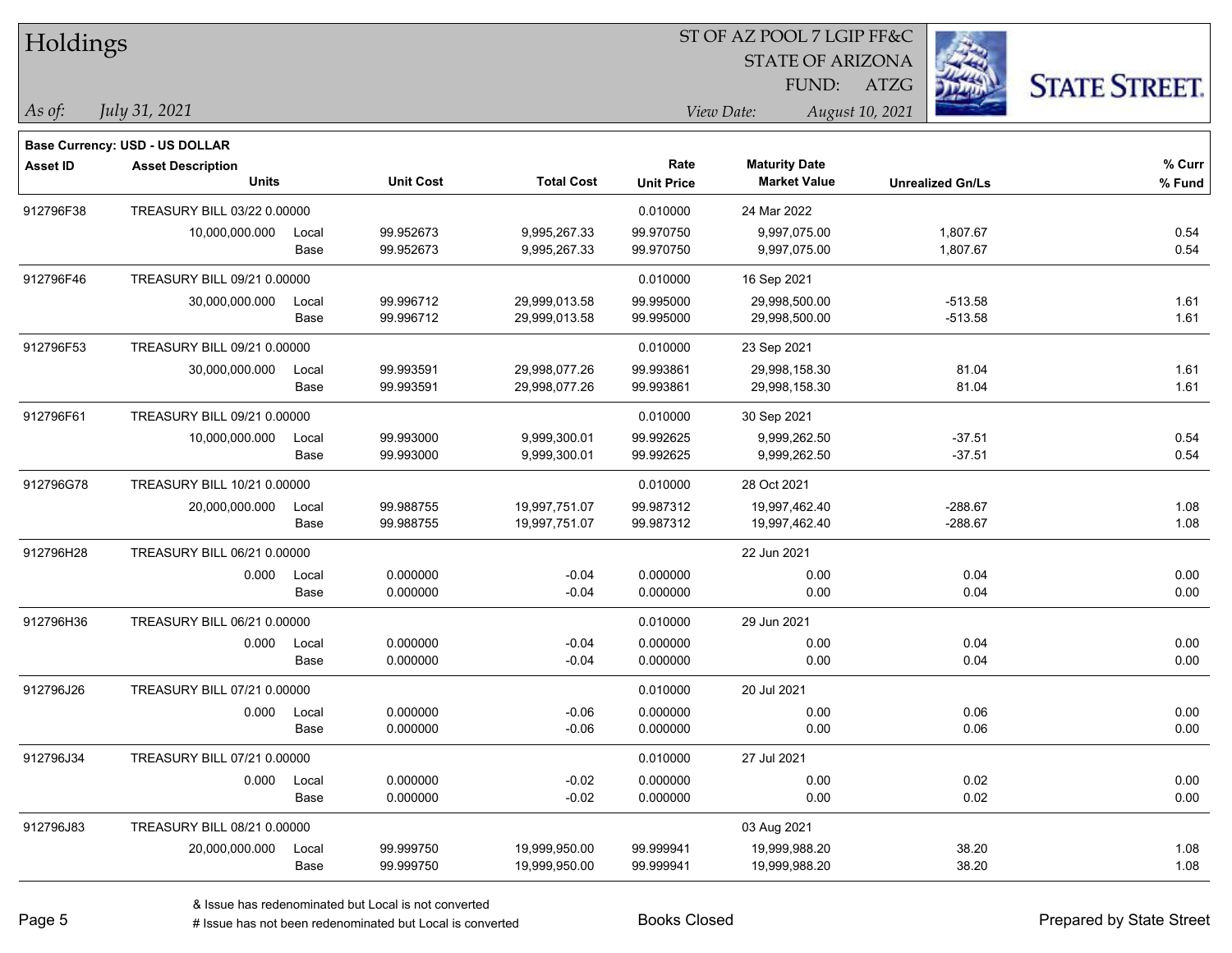| Holdings        |                                       |       |                  |                   |                   | ST OF AZ POOL 7 LGIP FF&C |                         |                      |
|-----------------|---------------------------------------|-------|------------------|-------------------|-------------------|---------------------------|-------------------------|----------------------|
|                 |                                       |       |                  |                   |                   | <b>STATE OF ARIZONA</b>   |                         |                      |
|                 |                                       |       |                  |                   |                   | FUND:                     | ATZG                    | <b>STATE STREET.</b> |
| $\vert$ As of:  | July 31, 2021                         |       |                  |                   |                   | View Date:                | August 10, 2021         |                      |
|                 | <b>Base Currency: USD - US DOLLAR</b> |       |                  |                   |                   |                           |                         |                      |
| <b>Asset ID</b> | <b>Asset Description</b>              |       |                  |                   | Rate              | <b>Maturity Date</b>      |                         | % Curr               |
|                 | <b>Units</b>                          |       | <b>Unit Cost</b> | <b>Total Cost</b> | <b>Unit Price</b> | <b>Market Value</b>       | <b>Unrealized Gn/Ls</b> | % Fund               |
| 912796J91       | TREASURY BILL 08/21 0.00000           |       |                  |                   | 0.010000          | 10 Aug 2021               |                         |                      |
|                 | 40,000,000.000                        | Local | 99.999150        | 39,999,660.02     | 99.999278         | 39,999,711.20             | 51.18                   | 2.15                 |
|                 |                                       | Base  | 99.999150        | 39,999,660.02     | 99.999278         | 39,999,711.20             | 51.18                   | 2.15                 |
| 912796K24       | TREASURY BILL 08/21 0.00000           |       |                  |                   |                   | 17 Aug 2021               |                         |                      |
|                 | 20,000,000.000                        | Local | 99.999111        | 19,999,822.23     | 99.998646         | 19,999,729.20             | $-93.03$                | 1.08                 |
|                 |                                       | Base  | 99.999111        | 19,999,822.23     | 99.998646         | 19,999,729.20             | $-93.03$                | 1.08                 |
| 912796K32       | TREASURY BILL 08/21 0.00000           |       |                  |                   | 0.010000          | 24 Aug 2021               |                         |                      |
|                 | 70,000,000.000                        | Local | 99.997298        | 69,998,108.81     | 99.997403         | 69,998,182.10             | 73.29                   | 3.77                 |
|                 |                                       | Base  | 99.997298        | 69,998,108.81     | 99.997403         | 69,998,182.10             | 73.29                   | 3.77                 |
| 912796K40       | TREASURY BILL 08/21 0.00000           |       |                  |                   |                   | 31 Aug 2021               |                         |                      |
|                 | 20,000,000.000                        | Local | 99.996166        | 19,999,233.29     | 99.996375         | 19,999,275.00             | 41.71                   | 1.08                 |
|                 |                                       | Base  | 99.996166        | 19,999,233.29     | 99.996375         | 19,999,275.00             | 41.71                   | 1.08                 |
| 912796L23       | TREASURY BILL 09/21 0.00000           |       |                  |                   | 0.010000          | 07 Sep 2021               |                         |                      |
|                 | 70,000,000.000                        | Local | 99.995265        | 69,996,685.40     | 99.996000         | 69,997,200.00             | 514.60                  | 3.77                 |
|                 |                                       | Base  | 99.995265        | 69,996,685.40     | 99.996000         | 69,997,200.00             | 514.60                  | 3.77                 |
| 912796L31       | TREASURY BILL 09/21 0.00000           |       |                  |                   | 0.010000          | 14 Sep 2021               |                         |                      |
|                 | 70,000,000.000                        | Local | 99.994311        | 69,996,017.84     | 99.994924         | 69,996,446.80             | 428.96                  | 3.77                 |
|                 |                                       | Base  | 99.994311        | 69,996,017.84     | 99.994924         | 69,996,446.80             | 428.96                  | 3.77                 |
| 912796L49       | TREASURY BILL 09/21 0.00000           |       |                  |                   | 0.010000          | 21 Sep 2021               |                         |                      |
|                 | 50,000,000.000                        | Local | 99.994900        | 49,997,450.00     | 99.993403         | 49,996,701.50             | $-748.50$               | 2.69                 |
|                 |                                       | Base  | 99.994900        | 49,997,450.00     | 99.993403         | 49,996,701.50             | $-748.50$               | 2.69                 |
| 912796L56       | TREASURY BILL 09/21 0.00000           |       |                  |                   | 0.010000          | 28 Sep 2021               |                         |                      |
|                 | 80,000,000.000                        | Local | 99.993707        | 79,994,965.66     | 99.992479         | 79,993,983.20             | $-982.46$               | 4.30                 |
|                 |                                       | Base  | 99.993707        | 79,994,965.66     | 99.992479         | 79,993,983.20             | $-982.46$               | 4.30                 |
| 912796M30       | CASH MGMT BILL 10/21 0.00000          |       |                  |                   |                   | 12 Oct 2021               |                         |                      |
|                 | 10,000,000.000                        | Local | 99.990640        | 9,999,064.00      | 99.990533         | 9,999,053.30              | $-10.70$                | 0.54                 |
|                 |                                       | Base  | 99.990640        | 9,999,064.00      | 99.990533         | 9,999,053.30              | $-10.70$                | 0.54                 |
| 912828RC6       | US TREASURY N/B 08/21 2.125           |       |                  |                   | 2.125000          | 15 Aug 2021               |                         |                      |
|                 | 10,000,000.000                        | Local | 100.080235       | 10,008,023.50     | 100.074788        | 10,007,478.80             | $-544.70$               | 0.54                 |
|                 |                                       | Base  | 100.080235       | 10,008,023.50     | 100.074788        | 10,007,478.80             | $-544.70$               | 0.54                 |

# Issue has not been redenominated but Local is converted Books Closed Prepared by State Street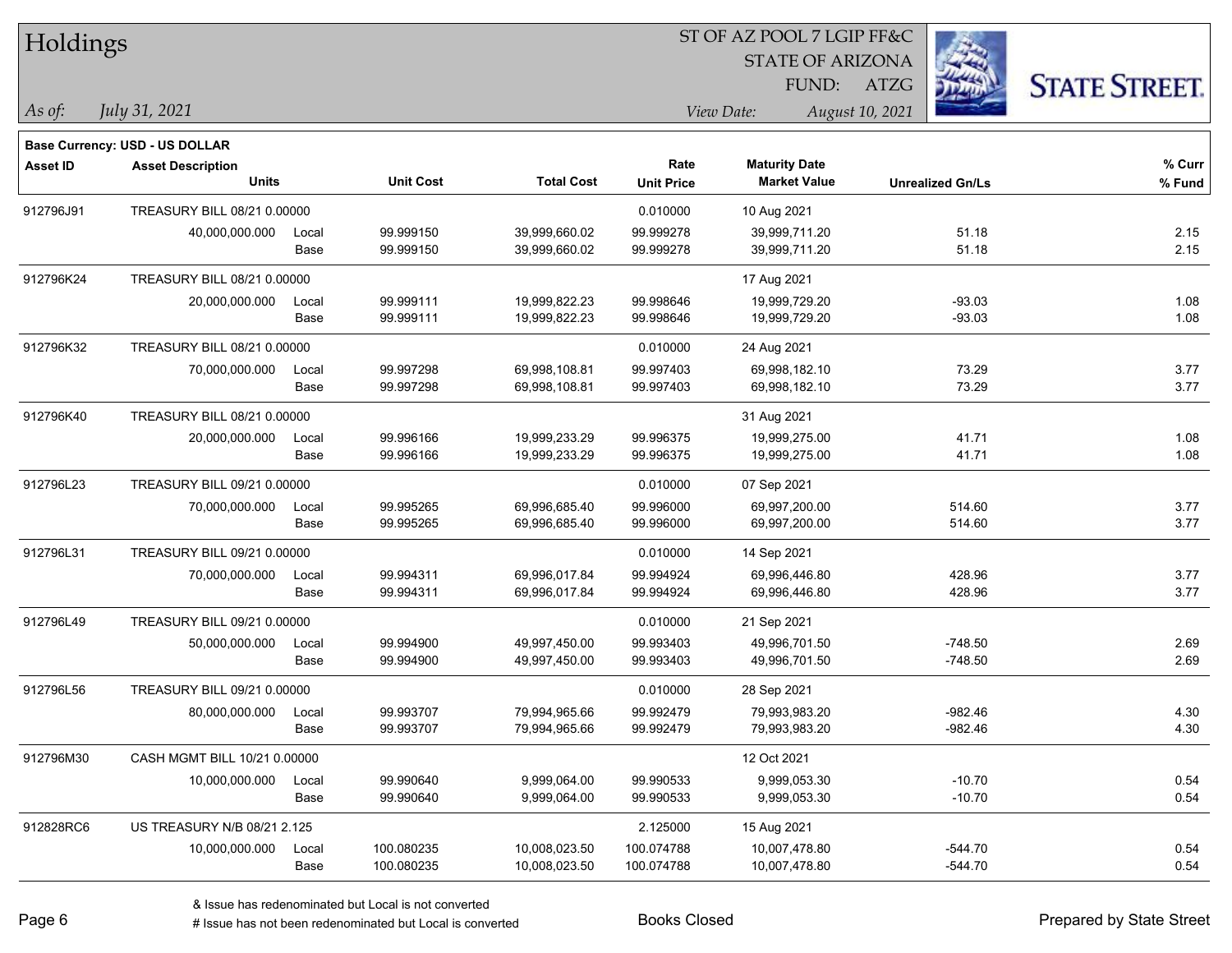| Holdings        |                                    |       |                  |                   | ST OF AZ POOL 7 LGIP FF&C |                         |                 |                         |                      |  |
|-----------------|------------------------------------|-------|------------------|-------------------|---------------------------|-------------------------|-----------------|-------------------------|----------------------|--|
|                 |                                    |       |                  |                   |                           | <b>STATE OF ARIZONA</b> |                 |                         |                      |  |
|                 |                                    |       |                  |                   |                           | FUND:                   | ATZG            |                         | <b>STATE STREET.</b> |  |
| As of:          | July 31, 2021                      |       |                  |                   |                           | View Date:              | August 10, 2021 |                         |                      |  |
|                 | Base Currency: USD - US DOLLAR     |       |                  |                   |                           |                         |                 |                         |                      |  |
| <b>Asset ID</b> | <b>Asset Description</b>           |       |                  |                   | Rate                      | <b>Maturity Date</b>    |                 |                         | % Curr               |  |
|                 | <b>Units</b>                       |       | <b>Unit Cost</b> | <b>Total Cost</b> | <b>Unit Price</b>         | <b>Market Value</b>     |                 | <b>Unrealized Gn/Ls</b> | % Fund               |  |
| 912828W55       | US TREASURY N/B 02/22 1.875        |       |                  |                   | 1.875000                  | 28 Feb 2022             |                 |                         |                      |  |
|                 | 10,000,000.000                     | Local | 101.039555       | 10,103,955.52     | 101.042969                | 10,104,296.90           |                 | 341.38                  | 0.54                 |  |
|                 |                                    | Base  | 101.039555       | 10,103,955.52     | 101.042969                | 10,104,296.90           |                 | 341.38                  | 0.54                 |  |
| 912828W89       | US TREASURY N/B 03/22 1.875        |       |                  |                   | 1.875000                  | 31 Mar 2022             |                 |                         |                      |  |
|                 | 10,000,000.000                     | Local | 101.191798       | 10,119,179.80     | 101.187500                | 10,118,750.00           |                 | $-429.80$               | 0.54                 |  |
|                 |                                    | Base  | 101.191798       | 10,119,179.80     | 101.187500                | 10,118,750.00           |                 | $-429.80$               | 0.54                 |  |
| 912828ZR4       | <b>US TREASURY N/B 05/22 0.125</b> |       |                  |                   | 0.125000                  | 31 May 2022             |                 |                         |                      |  |
|                 | 10,000,000.000                     | Local | 100.030068       | 10,003,006.82     | 100.039062                | 10,003,906.20           |                 | 899.38                  | 0.54                 |  |
|                 |                                    | Base  | 100.030068       | 10,003,006.82     | 100.039062                | 10,003,906.20           |                 | 899.38                  | 0.54                 |  |
| 912828ZX1       | US TREASURY N/B 06/22 0.125        |       |                  |                   | 0.125000                  | 30 Jun 2022             |                 |                         |                      |  |
|                 | 20,000,000.000                     | Local | 100.029495       | 20,005,898.92     | 100.046875                | 20,009,375.00           |                 | 3,476.08                | 1.08                 |  |
|                 |                                    | Base  | 100.029495       | 20,005,898.92     | 100.046875                | 20,009,375.00           |                 | 3,476.08                | 1.08                 |  |
| 91282CAA9       | US TREASURY FRN 07/22 VAR          |       |                  |                   | 0.105006                  | 31 Jul 2022             |                 |                         |                      |  |
|                 | 5,000,000.000                      | Local | 99.994951        | 4,999,747.54      | 100.043440                | 5,002,172.00            |                 | 2,424.46                | 0.27                 |  |
|                 |                                    | Base  | 99.994951        | 4,999,747.54      | 100.043440                | 5,002,172.00            |                 | 2,424.46                | 0.27                 |  |
| 91282CAC5       | US TREASURY N/B 07/22 0.125        |       |                  |                   | 0.125000                  | 31 Jul 2022             |                 |                         |                      |  |
|                 | 10,000,000.000                     | Local | 100.021087       | 10,002,108.72     | 100.042969                | 10,004,296.90           |                 | 2,188.18                | 0.54                 |  |
|                 |                                    | Base  | 100.021087       | 10,002,108.72     | 100.042969                | 10,004,296.90           |                 | 2,188.18                | 0.54                 |  |
| 91282CAG6       | US TREASURY N/B 08/22 0.125        |       |                  |                   | 0.125000                  | 31 Aug 2022             |                 |                         |                      |  |
|                 | 20,000,000.000                     | Local | 100.020481       | 20,004,096.17     | 100.031250                | 20,006,250.00           |                 | 2,153.83                | 1.08                 |  |
|                 |                                    | Base  | 100.020481       | 20,004,096.17     | 100.031250                | 20,006,250.00           |                 | 2,153.83                | 1.08                 |  |
| 91282CAN1       | US TREASURY N/B 09/22 0.125        |       |                  |                   | 0.125000                  | 30 Sep 2022             |                 |                         |                      |  |
|                 | 20,000,000.000                     | Local | 100.015931       | 20,003,186.17     | 100.023438                | 20,004,687.60           |                 | 1,501.43                | 1.08                 |  |
|                 |                                    | Base  | 100.015931       | 20,003,186.17     | 100.023438                | 20,004,687.60           |                 | 1,501.43                | 1.08                 |  |
| 91282CAR2       | US TREASURY N/B 10/22 0.125        |       |                  |                   | 0.125000                  | 31 Oct 2022             |                 |                         |                      |  |
|                 | 20,000,000.000                     | Local | 99.971109        | 19,994,221.75     | 100.019531                | 20,003,906.20           |                 | 9,684.45                | 1.08                 |  |
|                 |                                    | Base  | 99.971109        | 19,994,221.75     | 100.019531                | 20,003,906.20           |                 | 9,684.45                | 1.08                 |  |
| 91282CAS0       | US TREASURY FRN 10/22 VAR          |       |                  |                   | 0.105006                  | 31 Oct 2022             |                 |                         |                      |  |
|                 | 5,000,000.000                      | Local | 100.001263       | 5,000,063.14      | 100.048121                | 5,002,406.05            |                 | 2,342.91                | 0.27                 |  |
|                 |                                    | Base  | 100.001263       | 5,000,063.14      | 100.048121                | 5,002,406.05            |                 | 2,342.91                | 0.27                 |  |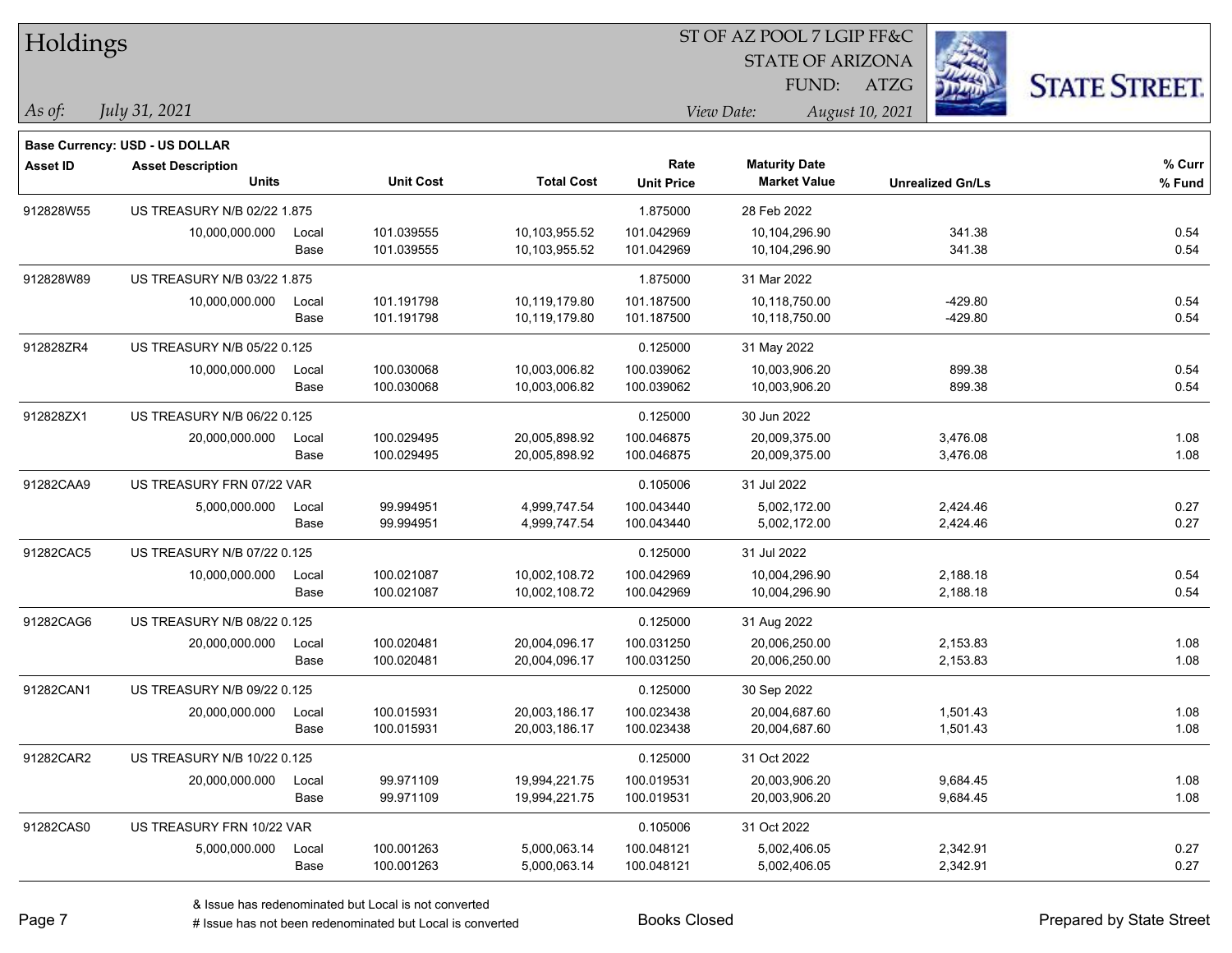| Holdings               |                                          |               |                        |                                |                           | ST OF AZ POOL 7 LGIP FF&C                   |                         |                      |
|------------------------|------------------------------------------|---------------|------------------------|--------------------------------|---------------------------|---------------------------------------------|-------------------------|----------------------|
|                        |                                          |               |                        |                                |                           | <b>STATE OF ARIZONA</b><br>FUND:            | <b>DELLET</b><br>ATZG   | <b>STATE STREET.</b> |
| $\vert$ As of:         | July 31, 2021                            |               |                        |                                |                           | View Date:                                  | August 10, 2021         |                      |
|                        | <b>Base Currency: USD - US DOLLAR</b>    |               |                        |                                |                           |                                             |                         |                      |
| <b>Asset ID</b>        | <b>Asset Description</b><br><b>Units</b> |               | <b>Unit Cost</b>       | <b>Total Cost</b>              | Rate<br><b>Unit Price</b> | <b>Maturity Date</b><br><b>Market Value</b> | <b>Unrealized Gn/Ls</b> | % Curr<br>% Fund     |
| 91282CAX9              | US TREASURY N/B 11/22 0.125              |               |                        |                                | 0.125000                  | 30 Nov 2022                                 |                         |                      |
|                        | 20,000,000.000                           | Local<br>Base | 99.983835<br>99.983835 | 19,996,766.90<br>19,996,766.90 | 100.007812<br>100.007812  | 20,001,562.40<br>20,001,562.40              | 4,795.50<br>4,795.50    | 1.08<br>1.08         |
| 91282CBD2              | US TREASURY N/B 12/22 0.125              |               |                        |                                | 0.125000                  | 31 Dec 2022                                 |                         |                      |
|                        | 10,000,000.000                           | Local<br>Base | 99.933519<br>99.933519 | 9,993,351.94<br>9,993,351.94   | 100.003906<br>100.003906  | 10,000,390.60<br>10,000,390.60              | 7,038.66<br>7,038.66    | 0.54<br>0.54         |
| <b>US DOLLAR Total</b> |                                          |               |                        |                                |                           |                                             |                         |                      |
|                        | 823,000,000.000                          | Local         |                        | 823,183,825.75                 |                           | 823,226,988.60                              | 43,162.85               | 44.29                |
|                        |                                          | Base          |                        | 823,183,825.75                 |                           | 823,226,988.60                              | 43,162.85               | 44.29                |
|                        | <b>FIXED INCOME Total</b>                |               |                        |                                |                           |                                             |                         |                      |
|                        | 823,000,000.000                          | Base          |                        | 823, 183, 825. 75              |                           | 823,226,988.60                              | 43,162.85               | 44.29                |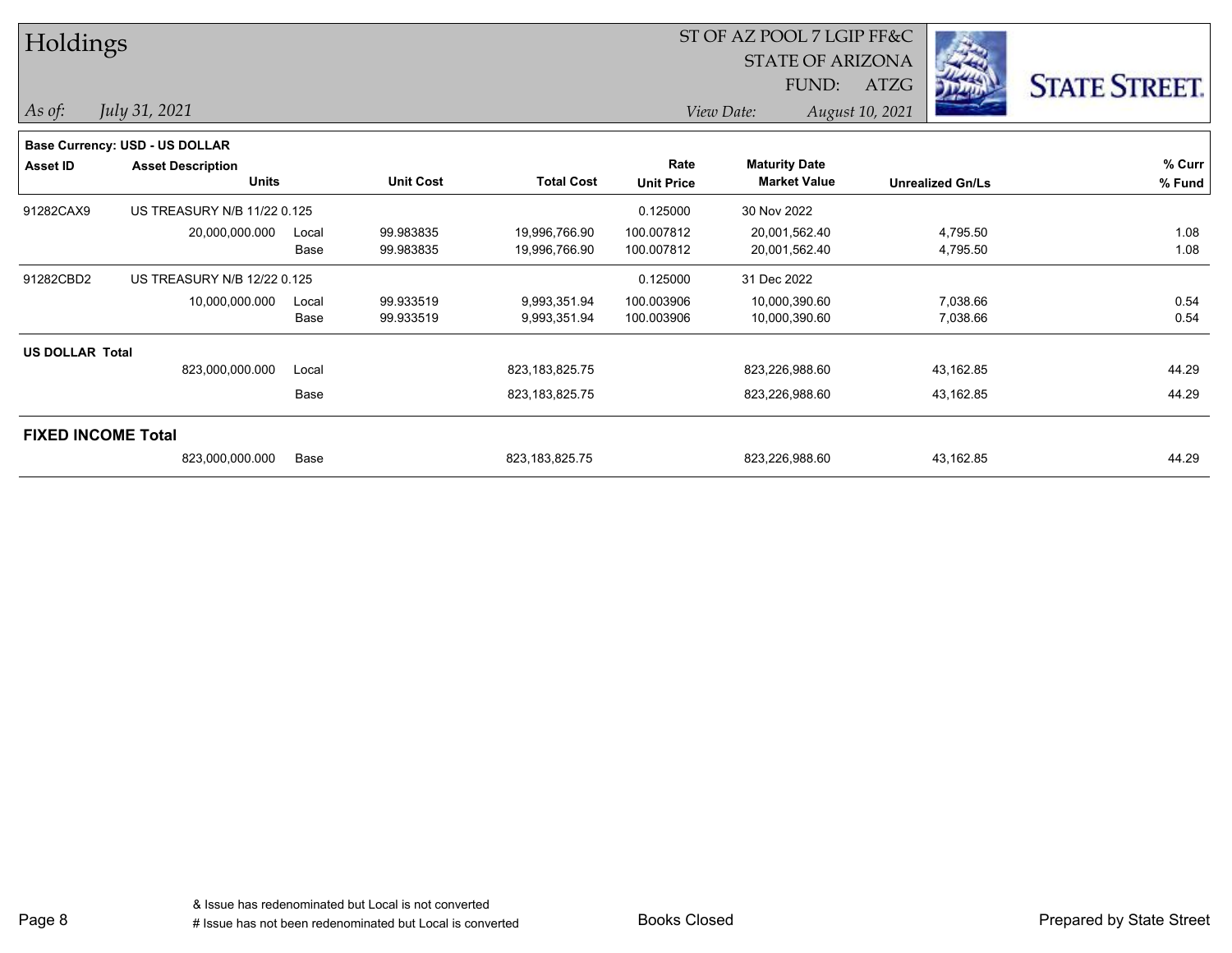| Holdings          |                                          |                  |                   | ST OF AZ POOL 7 LGIP FF&C<br><b>STATE OF ARIZONA</b><br>FUND: | ATZG                                        |                 | <b>STATE STREET.</b>    |                  |
|-------------------|------------------------------------------|------------------|-------------------|---------------------------------------------------------------|---------------------------------------------|-----------------|-------------------------|------------------|
| $\vert$ As of:    | July 31, 2021                            |                  |                   |                                                               | View Date:                                  | August 10, 2021 |                         |                  |
|                   | Base Currency: USD - US DOLLAR           |                  |                   |                                                               |                                             |                 |                         |                  |
| Asset ID          | <b>Asset Description</b><br><b>Units</b> | <b>Unit Cost</b> | <b>Total Cost</b> | Rate<br><b>Unit Price</b>                                     | <b>Maturity Date</b><br><b>Market Value</b> |                 | <b>Unrealized Gn/Ls</b> | % Curr<br>% Fund |
|                   |                                          |                  |                   |                                                               |                                             |                 |                         |                  |
| <b>FUND Total</b> |                                          |                  |                   |                                                               |                                             |                 |                         |                  |
|                   | 1,858,383,451.240                        | Base             | 1,858,553,662.94  |                                                               | 1,858,596,825.79                            |                 | 43.162.85               | 100.00           |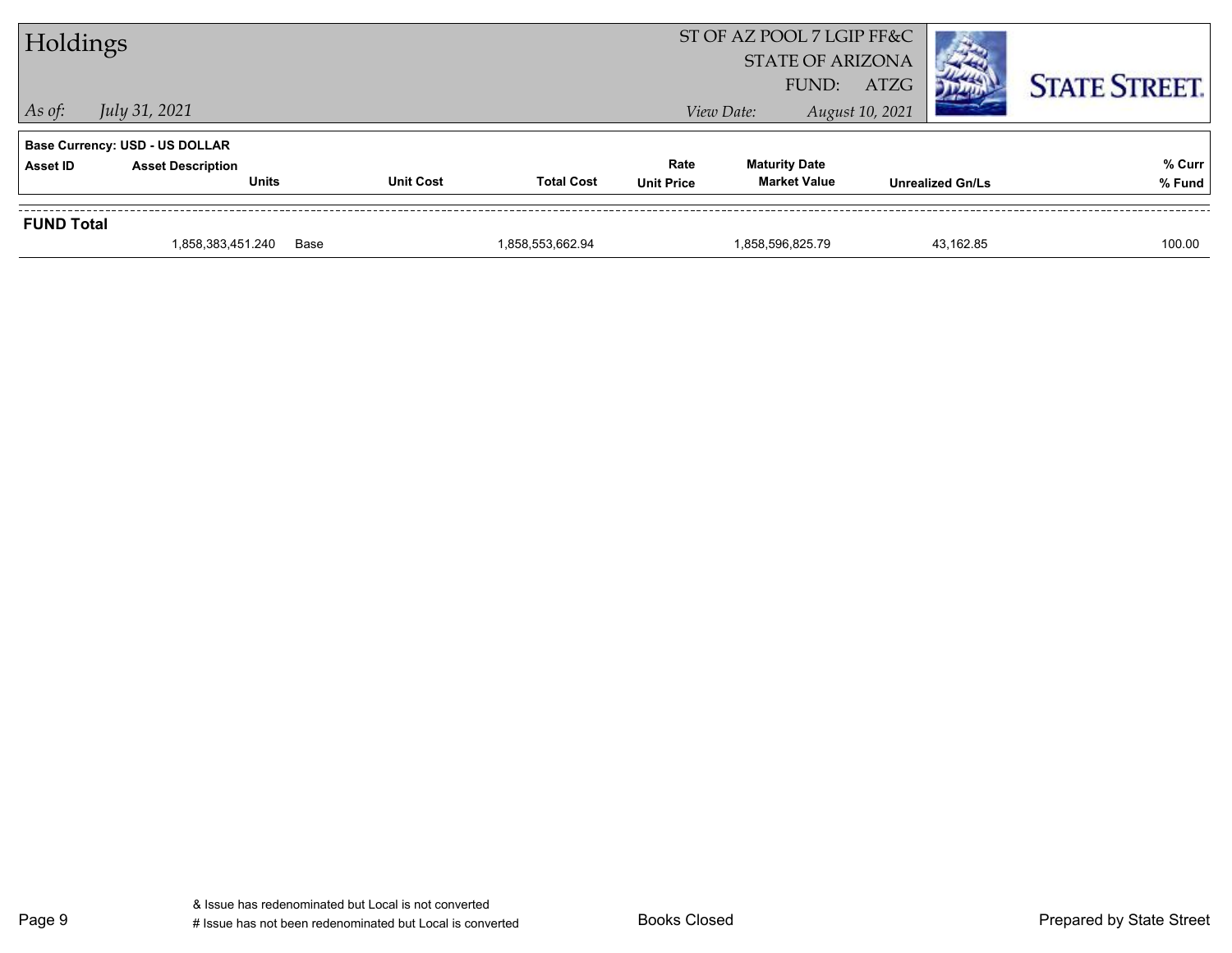## Holdings

## Currency Summary

*As of: July 31, 2021*

## ST OF AZ POOL 7 LGIP FF&C

STATE OF ARIZONA

FUND: ATZG



*View Date:August 10, 2021*

| Base Currency: USD - US DOLLAR |  |
|--------------------------------|--|
|--------------------------------|--|

| Dase Currency: USD - US DULLAR |                   |       |                   |                     | % Currency |                         |                          |                           |
|--------------------------------|-------------------|-------|-------------------|---------------------|------------|-------------------------|--------------------------|---------------------------|
|                                | <b>Units</b>      |       | <b>Total Cost</b> | <b>Market Value</b> | % Fund     | <b>Unreal Sec Gn/Ls</b> | <b>Unreal Curr Gn/Ls</b> | <b>Total Unreal Gn/Ls</b> |
| <b>US DOLLAR</b>               |                   |       |                   |                     |            |                         | Exchange Rate:           | 1.000000                  |
| <b>CASH</b>                    |                   |       |                   |                     |            |                         |                          |                           |
|                                | $-2,536.200$      | Local | $-2,536.20$       | $-2,536.20$         | 0.00       | 0.00                    |                          | 0.00                      |
|                                |                   | Base  | $-2,536.20$       | $-2,536.20$         | 0.00       | 0.00                    | 0.00                     | 0.00                      |
| <b>CASH EQUIVALENT</b>         |                   |       |                   |                     |            |                         |                          |                           |
|                                | 1,035,385,987.440 | Local | 1,035,372,373.39  | 1,035,372,373.39    | 55.71      | 0.00                    |                          | 0.00                      |
|                                |                   | Base  | 1,035,372,373.39  | 1,035,372,373.39    | 55.71      | 0.00                    | 0.00                     | 0.00                      |
| <b>FIXED INCOME</b>            |                   |       |                   |                     |            |                         |                          |                           |
|                                | 823,000,000.000   | Local | 823, 183, 825. 75 | 823,226,988.60      | 44.29      | 43,162.85               |                          | 43,162.85                 |
|                                |                   | Base  | 823, 183, 825. 75 | 823,226,988.60      | 44.29      | 43,162.85               | 0.00                     | 43,162.85                 |
| <b>US DOLLAR Total</b>         |                   |       |                   |                     |            |                         |                          |                           |
|                                | 1,858,383,451.240 | Local | 1,858,553,662.94  | 1,858,596,825.79    | 100.00     | 43,162.85               |                          | 43,162.85                 |
|                                |                   | Base  | 1,858,553,662.94  | 1,858,596,825.79    | 100.00     | 43,162.85               | 0.00                     | 43,162.85                 |
| <b>FUND Total</b>              |                   |       |                   |                     |            |                         |                          |                           |
|                                | 1,858,383,451.240 | Base  | 1,858,553,662.94  | 1,858,596,825.79    | 100.00     | 43,162.85               | 0.00                     | 43,162.85                 |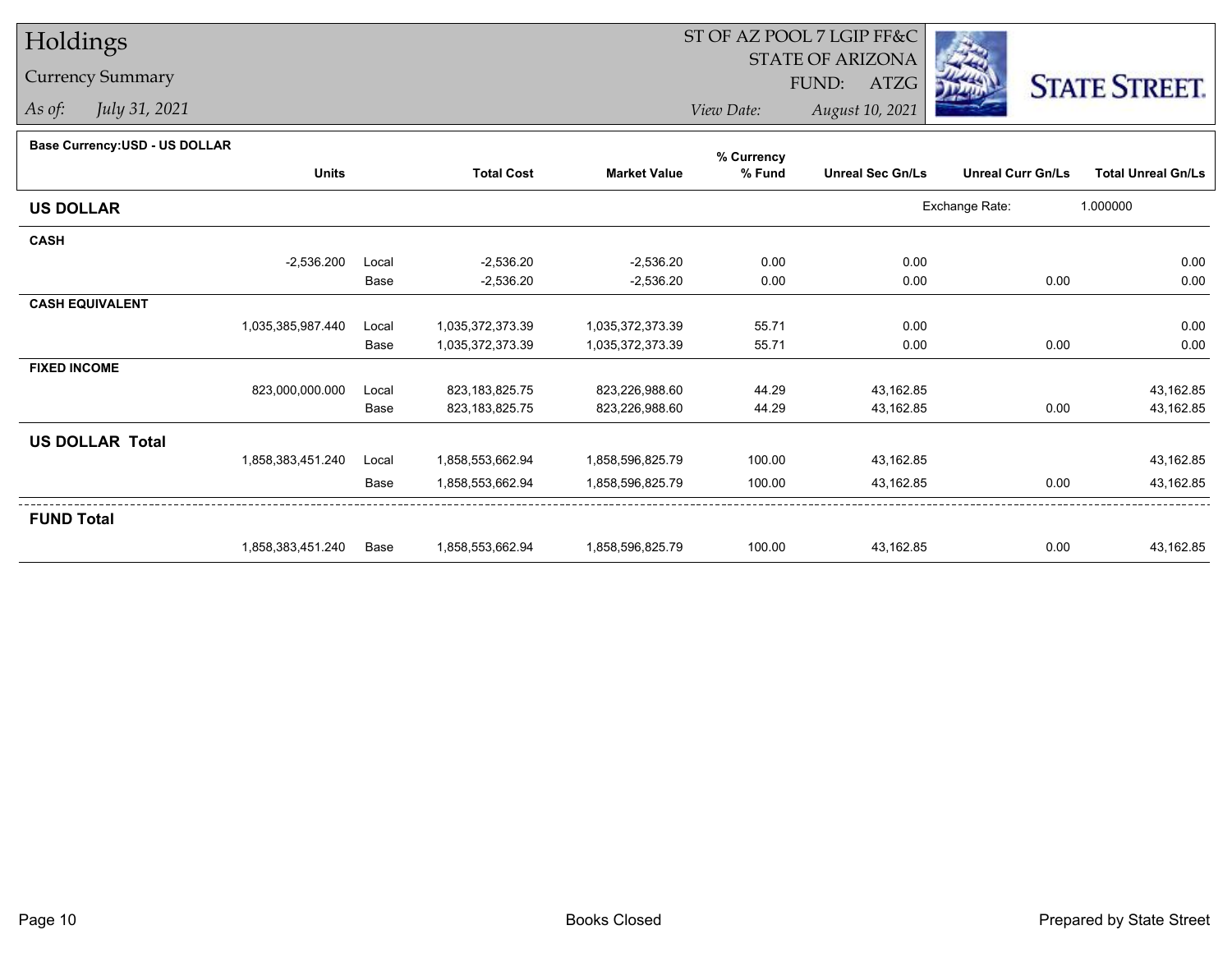| Holdings             |                                       |                   |                     |            | ST OF AZ POOL 7 LGIP FF&C<br>STATE OF ARIZONA |                          |                           |
|----------------------|---------------------------------------|-------------------|---------------------|------------|-----------------------------------------------|--------------------------|---------------------------|
| <b>Asset Summary</b> |                                       |                   |                     |            | FUND:<br>ATZG                                 |                          | <b>STATE STREET.</b>      |
| As of:               | July 31, 2021                         |                   |                     | View Date: | August 10, 2021                               |                          |                           |
|                      | <b>Base Currency: USD - US DOLLAR</b> |                   |                     |            |                                               |                          |                           |
|                      | <b>Units</b>                          | <b>Total Cost</b> | <b>Market Value</b> | % Fund     | <b>Unreal Sec Gn/Ls</b>                       | <b>Unreal Curr Gn/Ls</b> | <b>Total Unreal Gn/Ls</b> |
| <b>CASH</b>          |                                       |                   |                     |            |                                               |                          |                           |
| <b>US DOLLAR</b>     |                                       |                   |                     |            |                                               |                          |                           |
|                      | $-2,536.200$                          | $-2,536.20$       | $-2,536.20$         | 0.00       | 0.00                                          | 0.00                     | 0.00                      |
| <b>CASH Total</b>    | $-2,536.200$                          | $-2,536.20$       | $-2,536.20$         | 0.00       | 0.00                                          | 0.00                     | 0.00                      |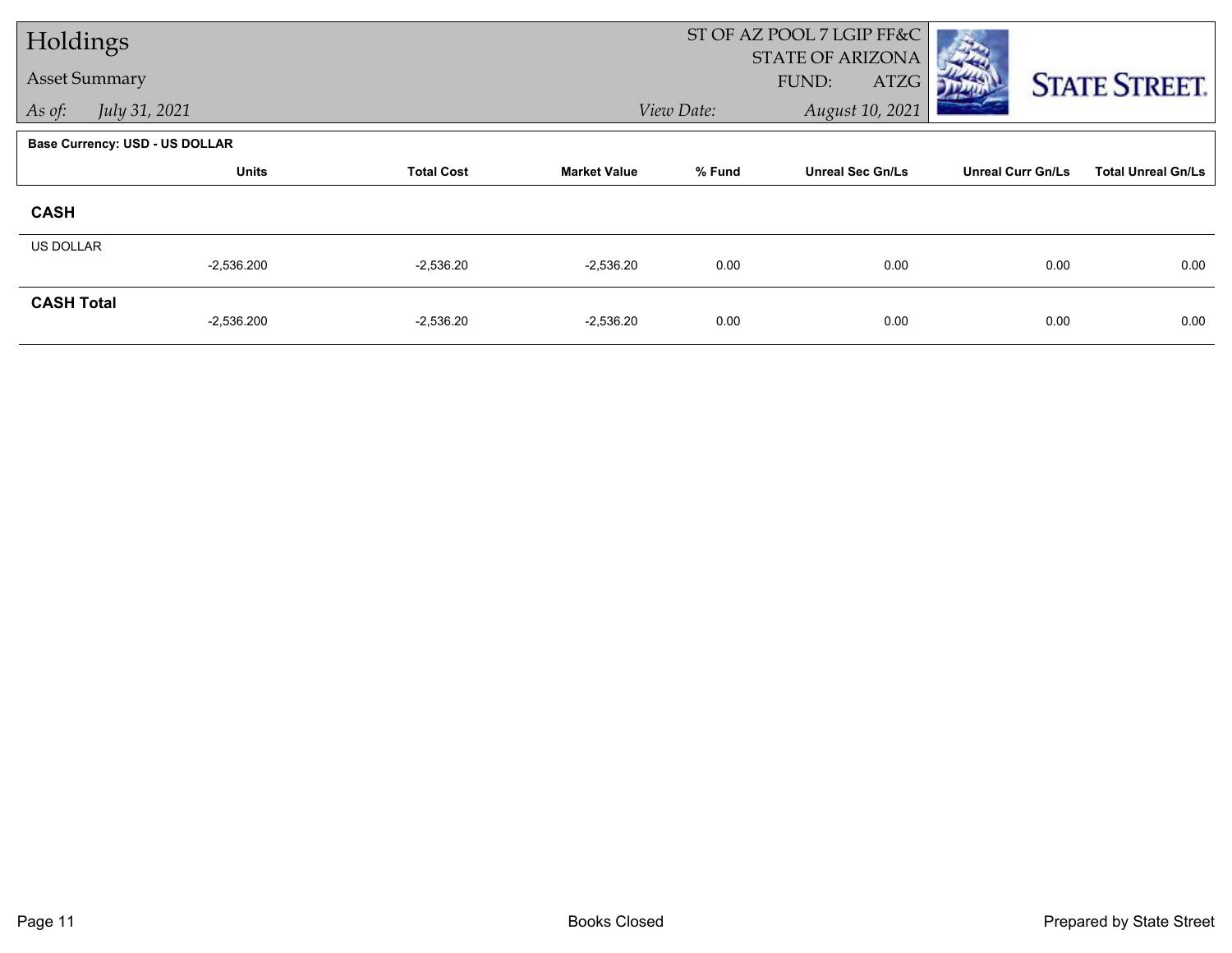| Holdings  |                                       |                   |                     | ST OF AZ POOL 7 LGIP FF&C |                                          |                          |                           |
|-----------|---------------------------------------|-------------------|---------------------|---------------------------|------------------------------------------|--------------------------|---------------------------|
|           | <b>Asset Summary</b>                  |                   |                     |                           | <b>STATE OF ARIZONA</b><br>FUND:<br>ATZG |                          | <b>STATE STREET.</b>      |
| As of:    | July 31, 2021                         |                   |                     | View Date:                | August 10, 2021                          |                          |                           |
|           | <b>Base Currency: USD - US DOLLAR</b> |                   |                     |                           |                                          |                          |                           |
|           | <b>Units</b>                          | <b>Total Cost</b> | <b>Market Value</b> | % Fund                    | <b>Unreal Sec Gn/Ls</b>                  | <b>Unreal Curr Gn/Ls</b> | <b>Total Unreal Gn/Ls</b> |
|           | <b>CASH EQUIVALENT</b>                |                   |                     |                           |                                          |                          |                           |
| US DOLLAR |                                       |                   |                     |                           |                                          |                          |                           |
|           | 1,035,385,987.440                     | 1,035,372,373.39  | 1,035,372,373.39    | 55.71                     | 0.00                                     | 0.00                     | 0.00                      |
|           | <b>CASH EQUIVALENT Total</b>          |                   |                     |                           |                                          |                          |                           |
|           | 1,035,385,987.440                     | 1,035,372,373.39  | 1,035,372,373.39    | 55.71                     | 0.00                                     | 0.00                     | 0.00                      |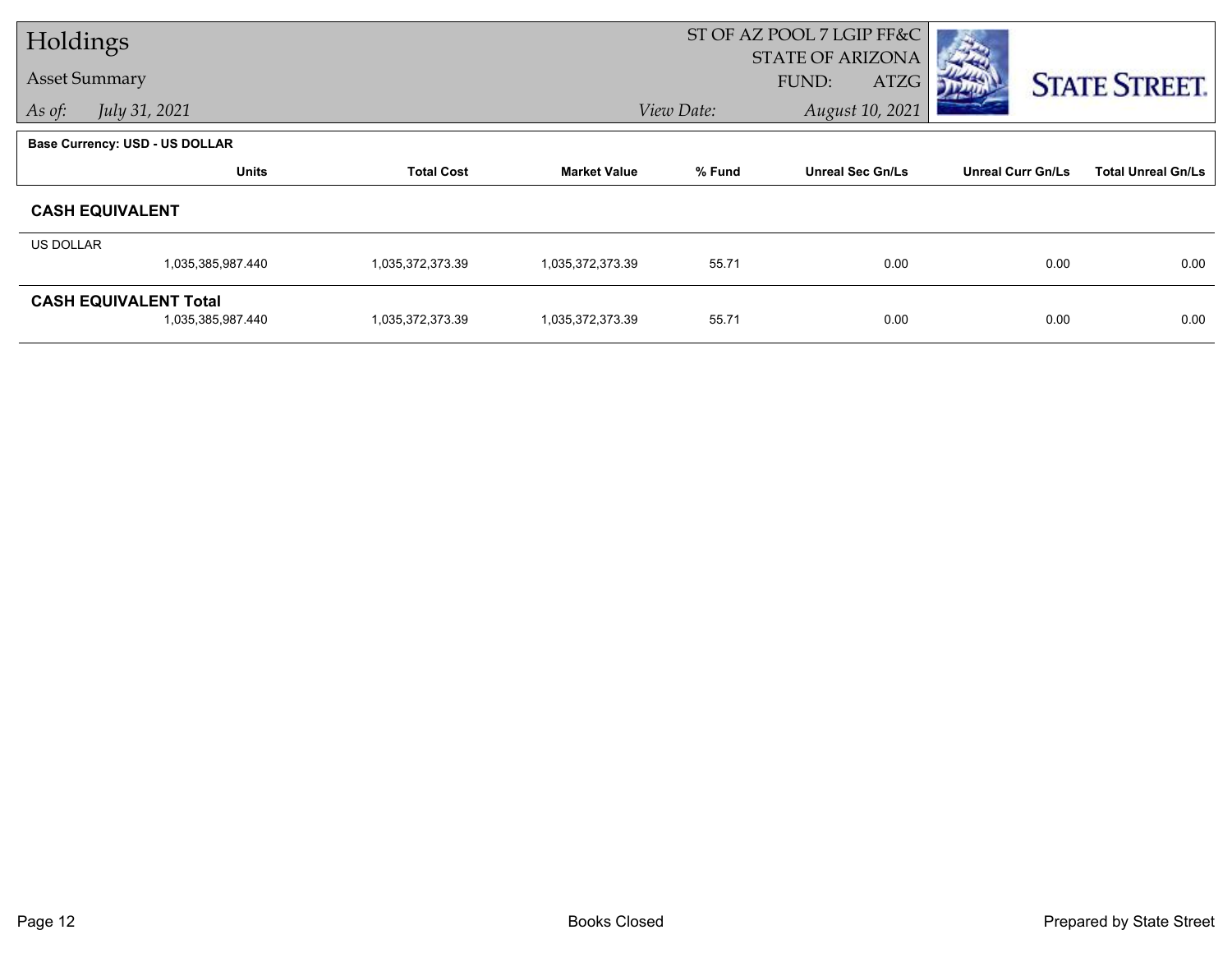| Holdings  |                                       |                   |                     | ST OF AZ POOL 7 LGIP FF&C |                         |                          |                           |
|-----------|---------------------------------------|-------------------|---------------------|---------------------------|-------------------------|--------------------------|---------------------------|
|           |                                       |                   |                     |                           | <b>STATE OF ARIZONA</b> |                          |                           |
|           | <b>Asset Summary</b>                  |                   |                     |                           | FUND:<br>ATZG           |                          | <b>STATE STREET.</b>      |
| As of:    | July 31, 2021                         |                   |                     | View Date:                | August 10, 2021         |                          |                           |
|           | <b>Base Currency: USD - US DOLLAR</b> |                   |                     |                           |                         |                          |                           |
|           | <b>Units</b>                          | <b>Total Cost</b> | <b>Market Value</b> | % Fund                    | <b>Unreal Sec Gn/Ls</b> | <b>Unreal Curr Gn/Ls</b> | <b>Total Unreal Gn/Ls</b> |
|           | <b>FIXED INCOME</b>                   |                   |                     |                           |                         |                          |                           |
| US DOLLAR |                                       |                   |                     |                           |                         |                          |                           |
|           | 823,000,000.000                       | 823,183,825.75    | 823,226,988.60      | 44.29                     | 43,162.85               | 0.00                     | 43,162.85                 |
|           | <b>FIXED INCOME Total</b>             |                   |                     |                           |                         |                          |                           |
|           | 823,000,000.000                       | 823,183,825.75    | 823,226,988.60      | 44.29                     | 43,162.85               | 0.00                     | 43,162.85                 |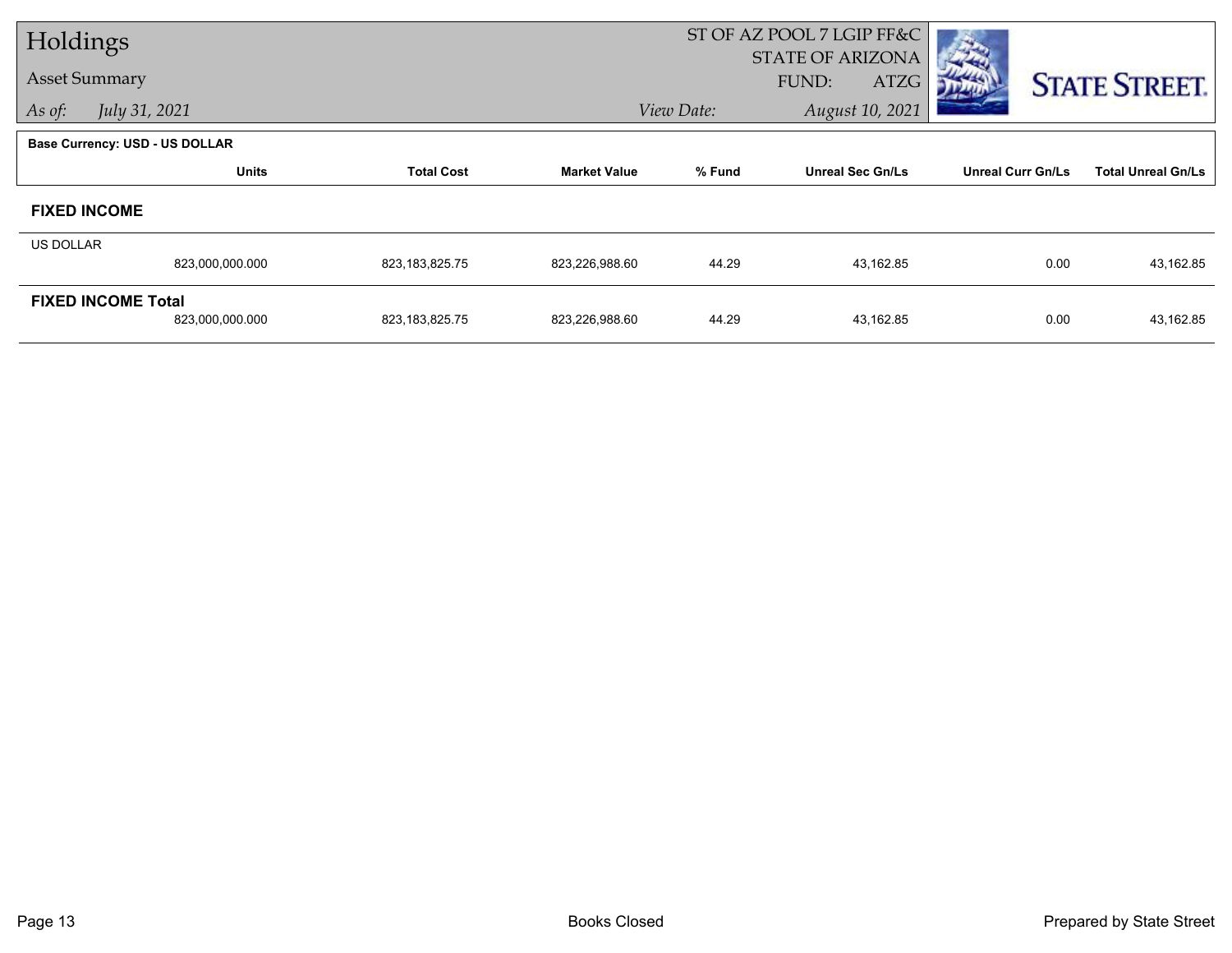| Holdings                |                                       |                   |                     | ST OF AZ POOL 7 LGIP FF&C<br><b>STATE OF ARIZONA</b> |                         |                   |                           |
|-------------------------|---------------------------------------|-------------------|---------------------|------------------------------------------------------|-------------------------|-------------------|---------------------------|
|                         | <b>Asset Summary</b>                  |                   |                     |                                                      | <b>ATZG</b><br>FUND:    |                   | <b>STATE STREET.</b>      |
| July 31, 2021<br>As of: |                                       |                   |                     | View Date:                                           | August 10, 2021         |                   |                           |
|                         | <b>Base Currency: USD - US DOLLAR</b> |                   |                     |                                                      |                         |                   |                           |
|                         | <b>Units</b>                          | <b>Total Cost</b> | <b>Market Value</b> | % Fund                                               | <b>Unreal Sec Gn/Ls</b> | Unreal Curr Gn/Ls | <b>Total Unreal Gn/Ls</b> |
| <b>FUND Total</b>       |                                       |                   |                     |                                                      |                         |                   |                           |
|                         | 1,858,383,451.240                     | 1.858.553.662.94  | 1.858.596.825.79    | 100.00                                               | 43.162.85               | 0.00              | 43,162.85                 |